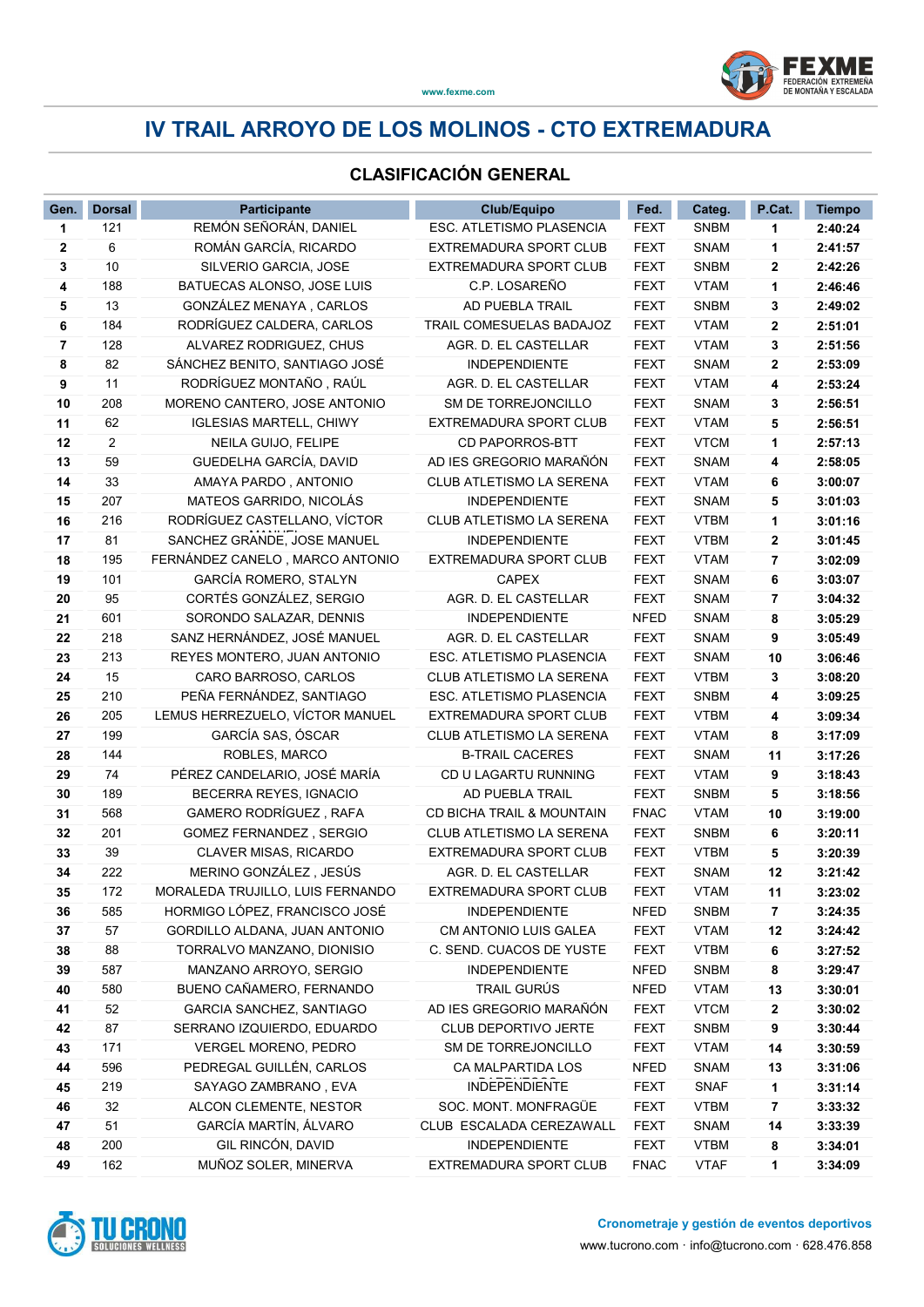| Gen. | <b>Dorsal</b> | Participante                       | Club/Equipo                        | Fed.        | Categ.      | P.Cat. | <b>Tiempo</b> |
|------|---------------|------------------------------------|------------------------------------|-------------|-------------|--------|---------------|
| 50   | 572           | SALGADO ASTILLERO, PEDRO           | CLUB MONTAÑA GECKO                 | <b>FNAC</b> | <b>VTBM</b> | 9      | 3:34:54       |
| 51   | 217           | SÁNCHEZ FLORES, JOSÉ               | ADSME COMARCA                      | <b>FEXT</b> | <b>VTAM</b> | 15     | 3:35:13       |
| 52   | 567           | CORRALES GARCÍA, DAVINIA           | WOMEN'S TRAIL JUST DO IT           | <b>FNAC</b> | <b>SNBF</b> | 1      | 3:35:35       |
| 53   | 71            | MORO ESPINOSA, RAUL                | ATLETAS POP. PLASENCIA             | <b>FEXT</b> | <b>SNBM</b> | 10     | 3:36:06       |
| 54   | 159           | GONZÁLEZ NIETO, FRANCISCO JOSÉ     | CD U LAGARTU RUNNING               | <b>FEXT</b> | <b>SNAM</b> | 15     | 3:36:08       |
| 55   | 75            | PINA HERNÁNDEZ, MARIANO            | <b>INDEPENDIENTE</b>               | <b>FEXT</b> | <b>VTAM</b> | 16     | 3:36:52       |
| 56   | 38            | CILLÁN MUÑOZ, DAVID                | <b>B-TRAIL CACERES</b>             | <b>FEXT</b> | <b>VTAM</b> | 17     | 3:37:15       |
| 57   | 194           | DÍAZ HORNERO, JOSÉ                 | C.P. LOSAREÑO                      | <b>FEXT</b> | <b>VTCM</b> | 3      | 3:37:38       |
| 58   | 577           | ÁLVAREZ FERNÁNDEZ. MANUEL          | <b>INDEPENDIENTE</b>               | <b>NFED</b> | <b>SNBM</b> | 11     | 3:38:04       |
| 59   | 566           | CABALLERO BRAVO, ISIDOR            | <b>BESAIDE</b>                     | <b>FNAC</b> | <b>VTBM</b> | 10     | 3:39:43       |
| 60   | 599           | SANABRIA DONOSO, ISAIAS            | <b>INDEPENDIENTE</b>               | <b>NFED</b> | <b>VTAM</b> | 18     | 3:40:51       |
| 61   | 186           | ALVAREZ HORRILLO, JOSE ANTONIO     | <b>INDEPENDIENTE</b>               | <b>FEXT</b> | <b>VTAM</b> | 19     | 3:41:03       |
| 62   | 191           | CALLES CABACO, Mª DEL CASTILLO     | <b>INDEPENDIENTE</b>               | <b>FEXT</b> | <b>SNBF</b> | 2      | 3:41:33       |
| 63   | 584           | GARCÍA PARRA, MIGUEL               | <b>HERVÁS</b>                      | <b>NFED</b> | <b>SNAM</b> | 16     | 3:41:34       |
| 64   | 582           | CARMONA RUIZ, TONY                 | CLUB ATLETISMO CAMPANARIO          | <b>NFED</b> | <b>VTCM</b> | 4      | 3:45:08       |
| 65   | 198           | GALÁN CORTÉS, ILDEFONSO JAVIER     | CLUB MONT. VALCORCHERO             | <b>FEXT</b> | <b>VTBM</b> | 11     | 3:47:06       |
| 66   | 223           | PORRAS TAMAYO, MIGUEL              | <b>INDEPENDIENTE</b>               | <b>FEXT</b> | <b>VTBM</b> | 12     | 3:47:21       |
| 67   | 588           | MARTIN CORRALES, IVAN              | <b>INDEPENDIENTE</b>               | <b>NFED</b> | <b>SNAM</b> |        | 3:47:44       |
| 68   | 44            |                                    | <b>CRAZYRUNNER CACERES</b>         |             | <b>SNBM</b> | 17     | 3:48:06       |
|      |               | DELLANO GINES, ALVARO              | <b>GPM TRAIL PLASENCIA</b>         | <b>FEXT</b> |             | 12     |               |
| 69   | 29            | JARRÍN GARCÍA, MARI LUZ            |                                    | <b>FEXT</b> | <b>VTAF</b> | 2      | 3:48:06       |
| 70   | 569           | GARCÍA ALONSO, SERGIO              | <b>SALAMANCA RAIDS &amp; TRAIL</b> | <b>FNAC</b> | <b>SNAM</b> | 18     | 3:49:10       |
| 71   | 590           | MOLINERO BONILLA, ALFONSO          | <b>INDEPENDIENTE</b>               | <b>NFED</b> | <b>SNAM</b> | 19     | 3:49:28       |
| 72   | 215           | RIVERA ROQUE, CARLOS               | <b>INDEPENDIENTE</b>               | <b>FEXT</b> | <b>SNBM</b> | 13     | 3:50:18       |
| 73   | 575           | CRISTINA CONSTANTIN, ANA           | PERLAS TRIATLON COLMENAR           | <b>FOTR</b> | <b>SNBF</b> | 3      | 3:50:37       |
| 74   | 107           | GONZALEZ SUAREZ, BEATRIZ           | CLUB ATLETISMO LA SERENA           | <b>FEXT</b> | <b>SNBF</b> | 4      | 3:51:30       |
| 75   | 589           | MARTÍN MARTÍN, ROBERTO             | <b>INDEPENDIENTE</b>               | <b>NFED</b> | <b>SNBM</b> | 14     | 3:51:40       |
| 76   | 576           | ABAD CABRERA, ALVARO               | <b>ATHOMSPORT</b>                  | <b>NFED</b> | <b>VTCM</b> | 5      | 3:51:40       |
| 77   | 163           | MURIEL BRAVO, JOSÉ ANTONIO         | AD PUEBLA TRAIL                    | <b>FEXT</b> | <b>VTBM</b> | 13     | 3:52:16       |
| 78   | 30            | SÁNCHEZ SÁNCHEZ, JUAN CARLOS       | AGR. D. EL CASTELLAR               | <b>FEXT</b> | <b>VTCM</b> | 6      | 3:53:29       |
| 79   | 106           | GOMEZ-PANTOJA GARCÍA DE VINUESA,   | <b>INDEPENDIENTE</b>               | <b>FEXT</b> | <b>SNBM</b> | 15     | 3:55:33       |
| 80   | 1             | GARCÍA RAMOS, YOLANDA              | CLUB ATLETISMO LA SERENA           | <b>FEXT</b> | <b>VTBF</b> | 1      | 3:57:30       |
| 81   | 90            | BECERRA REYES, JOSÉ ANTONIO        | AD PUEBLA TRAIL                    | <b>FEXT</b> | <b>VTBM</b> | 14     | 3:57:44       |
| 82   | 49            | GALLARDO GONZÁLEZ, ELENA           | CD U LAGARTU RUNNING               | <b>FEXT</b> | <b>SNBF</b> | 5      | 3:58:38       |
| 83   | 220           | TIMON MENDEZ, RAMON ANTONIO        | <b>B-TRAIL CACERES</b>             | <b>FEXT</b> | <b>VTBM</b> | 15     | 4:00:38       |
| 84   | 14            | MUÑOZ LIBERAL, ANGÉLICA            | CLUB ATLETISMO LA SERENA           | <b>FEXT</b> | <b>VTAF</b> | 3      | 4:02:32       |
| 85   | 190           | BECERRA REYES, DAVID               | AD PUEBLA TRAIL                    | <b>FEXT</b> | <b>SNBM</b> | 16     | 4:03:36       |
| 86   | 192           | CASTAÑO VILLARES, ANDRÉS           | ESC. ATLETISMO PLASENCIA           | <b>FEXT</b> | <b>VTBM</b> | 16     | 4:04:23       |
| 87   | 221           | VIVO MENA, BEATRIZ                 | <b>B-TRAIL CACERES</b>             | <b>FEXT</b> | <b>SNAF</b> | 2      | 4:05:11       |
| 88   | 85            | SÁNCHEZ PULIDO, FRANCISCO JOSÉ     | TOMATE RUNNING                     | <b>FEXT</b> | <b>VTBM</b> | 17     | 4:05:27       |
| 89   | 602           | TEJEDA PÉREZ, SAMUEL               | VILLANUEVA CORRE Y MUCHO           | <b>NFED</b> | <b>VTAM</b> | 20     | 4:07:27       |
| 90   | 578           | BARRAGÁN NARANJO., ANTONIO         | <b>ACS MAIMONA</b>                 | <b>NFED</b> | <b>SNBM</b> | 17     | 4:07:53       |
| 91   | 595           | ORTIZ, JOAQUIN                     | <b>ACS MAIMONA</b>                 | <b>NFED</b> | <b>VTCM</b> | 7      | 4:07:53       |
| 92   | 586           | JIMÉNEZ MORCILLO, LUIS             | CLUB MARATÓN GUAREÑA               | <b>NFED</b> | <b>SNBM</b> | 18     | 4:08:17       |
| 93   | 574           | VIOLAT CANTERO, SERGIO             | <b>INDEPENDIENTE</b>               | <b>FNAC</b> | <b>VTAM</b> | 21     | 4:08:39       |
| 94   | 565           | ALBERTOS RUBIO, RAFAEL             | C.D. RUTAS DEL BIERZO              | <b>FNAC</b> | <b>VTBM</b> | 18     | 4:11:24       |
| 95   | 598           | RODRIGUEZ MARCO, JAIME             | FONDISTAS MORALOS                  | <b>NFED</b> | <b>SNBM</b> | 19     | 4:15:03       |
| 96   | 600           | SANCHEZ RUIZ, JUAN                 | <b>INDEPENDIENTE</b>               | <b>NFED</b> | <b>VTBM</b> | 19     | 4:15:04       |
| 97   | 177           | DE LA CALLE DOMINGUEZ, LIDIA       | CLUB ATLETISMO LA SERENA           | <b>FEXT</b> | <b>VTAF</b> | 4      | 4:16:21       |
| 98   | 193           | DELGADO TESTÓN, GENI               | CLUB ATLETISMO CORIA               | <b>FEXT</b> | <b>VTBM</b> | 20     | 4:16:21       |
| 99   | 113           | LOZANO BENÍTEZ, F. JAVIER          | <b>CLUB TRIATLON MERIDA</b>        | <b>FEXT</b> | <b>VTAM</b> | 22     | 4:22:32       |
| 100  | 9             | DAZA, ESTELA                       | CLUB ATLETISMO LA SERENA           | <b>FEXT</b> | <b>SNAF</b> | 3      | 4:23:24       |
| 101  | 185           | ALONSO CASTRILLO, ENRIQUE          | <b>CLUB TRIATLON MERIDA</b>        | FEXT        | <b>VTAM</b> | 23     | 4:24:44       |
| 102  | 206           | LÓPEZ RODRÍGUEZ, JULIA             | C.P. LOSAREÑO                      | <b>FEXT</b> | <b>VTCF</b> | 1      | 4:27:52       |
| 103  | 202           | GUILLEN PRIETO, LUIS MIGUEL        | CLUB MONT. VALCORCHERO             | <b>FEXT</b> | <b>VTAM</b> | 24     | 4:28:04       |
| 104  | 3             | HERNÁNDEZ SÁNCHEZ, ANTONIO NEMESIO | CD U LAGARTU RUNNING               | <b>FEXT</b> | <b>VTCM</b> | 8      | 4:28:34       |
| 105  | 583           | FUERTES MÁRQUEZ, ABEL              | INDEPENDIENTE                      | <b>NFED</b> | <b>SNBM</b> | 20     | 4:29:35       |
| 106  | 122           | RUBIO HERNÁNDEZ, MARÍA VICTORIA    | TRAIL COMESUELAS BADAJOZ           | <b>FEXT</b> | <b>SNAF</b> | 4      | 4:34:41       |
|      |               |                                    |                                    |             |             |        |               |

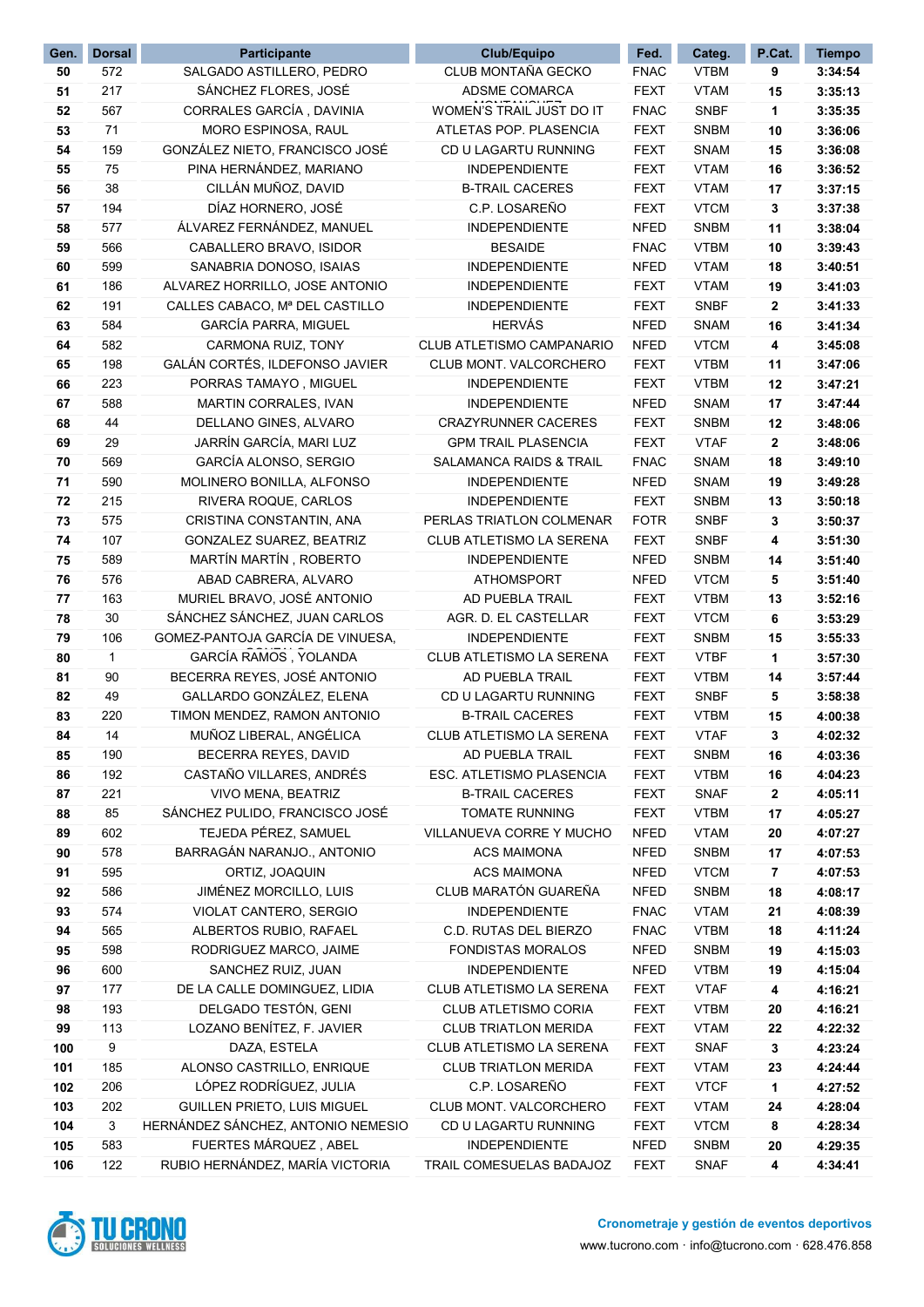| Gen. | <b>Dorsal</b> | <b>Participante</b>             | Club/Equipo                 | Fed.        | Categ.      | P.Cat.       | <b>Tiempo</b> |
|------|---------------|---------------------------------|-----------------------------|-------------|-------------|--------------|---------------|
| 107  | 69            | MORCILLO CORDERO, MARIA DEL MAR | SOC. MONT. MONFRAGÜE        | <b>FEXT</b> | <b>VTBF</b> | $\mathbf{2}$ | 4:36:41       |
| 108  | 211           | RAMOS SOSA, RUBÉN               | <b>CLUB TRIATLON MERIDA</b> | <b>FEXT</b> | <b>VTAM</b> | 25           | 4:37:19       |
| 109  | 581           | CALZADO REBOLLO, AITOR IVÁN     | TRAIL RUNNING HERVÁS        | <b>NFED</b> | <b>VTAM</b> | 26           | 4:37:24       |
| 110  | 34            | ANGUAS CHAMORRO . DAVID         | CLUB DEPORTIVO JERTE        | <b>FEXT</b> | <b>SNBM</b> | 21           | 4:49:45       |
| 111  | 594           | MURIEL MENA, ALFONSO            | YETIS EXTREMADURA           | <b>NFED</b> | <b>VTAM</b> | 27           | 4:49:51       |
| 112  | 5             | LAJAS FERNÁNDEZ, VANESA         | <b>INDEPENDIENTE</b>        | <b>FEXT</b> | <b>SNBF</b> | 6            | 4:53:06       |
| 113  | 571           | RODRÍGUEZ MARTIN, NURIA         | <b>INDEPENDIENTE</b>        | <b>FNAC</b> | <b>VTAF</b> | 5            | 4:53:09       |
| 114  | 579           | BAYÓN CANO, ANGELA              | VILLANUEVA CORRE Y MUCHO    | <b>NFED</b> | <b>VTAF</b> | 6            | 4:59:01       |
| 115  | 592           | MORENO VILLAESCUSA, MARIA LUISA | <b>INDEPENDIENTE</b>        | <b>NFED</b> | <b>VTAF</b> | 7            | 5:03:15       |

DESCALIFICADOS: Dorsales 65, 196 y 593 por no portar el material obligatorio durante todo el recorrido

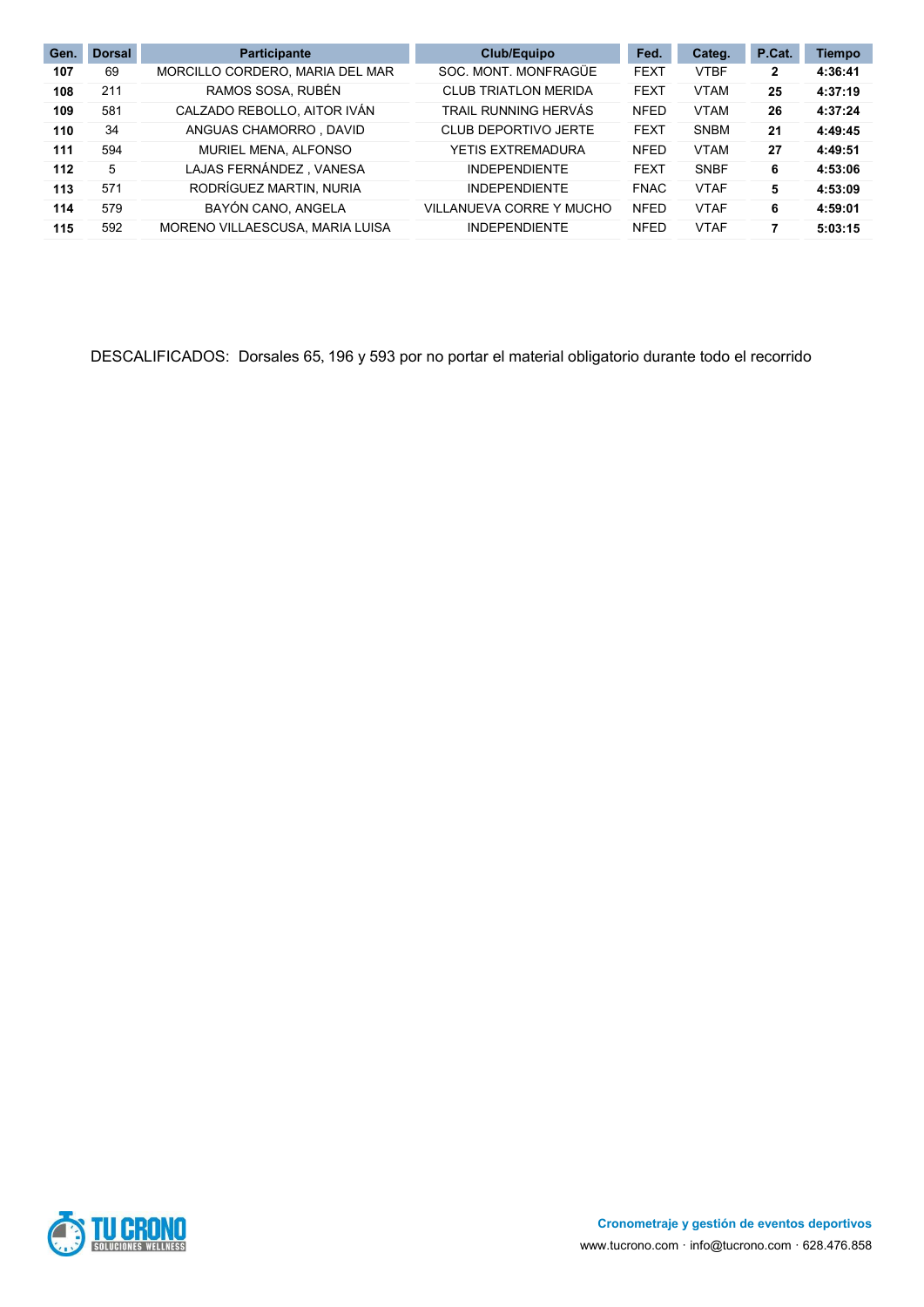

### **ALEX PODIUMS CAMPEONATOS DE EXTREMADURA 2019**

|     |                         |       |                |        | CAMPEONATO EXTREMADURA SENIOR FEMENINO  |             |         |
|-----|-------------------------|-------|----------------|--------|-----------------------------------------|-------------|---------|
| Pos |                         | P/Cat |                | Dorsal | Nombre Participante                     | Cat.        | Tiempo  |
|     | 45                      |       | $\mathbf{1}$   |        | 219 SAYAGO ZAMBRANO, EVA                | <b>SNAF</b> | 3:31:13 |
|     | 62                      |       | $\overline{c}$ |        | 191 CALLES CABACO, Mª DEL CASTILLO      | <b>SNBF</b> | 3:41:32 |
|     | 74                      |       | $\overline{4}$ |        | 107 GONZALEZ SUAREZ, BEATRIZ            | <b>SNBF</b> | 3:51:29 |
|     |                         |       |                |        | CAMPEONATO EXTREMADURA SENIOR MASCULINO |             |         |
| Pos |                         | P/Cat |                | Dorsal | Nombre Participante                     | Cat.        | Tiempo  |
|     | 1                       |       | $\mathbf{1}$   |        | 121 REMÓN SEÑORÁN, DANIEL               | SNBM        | 2:40:23 |
|     | $\overline{\mathbf{c}}$ |       |                |        | 6 ROMÁN GARCÍA, RICARDO                 | <b>SNAM</b> | 2:41:56 |
|     | $\overline{3}$          |       | $\overline{2}$ |        | 10 SILVERIO GARCIA, JOSE                | <b>SNBM</b> | 2:42:25 |
|     |                         |       |                |        | CAMPEONATO EXTREMADURA VETETERANAS      |             |         |
| Pos |                         | P/Cat |                | Dorsal | Nombre Participante                     | Cat.        | Tiempo  |
|     | 49                      |       | $\mathbf{1}$   |        | 162 MUÑOZ SOLER, MINERVA                | <b>VTAF</b> | 3:34:08 |
|     | 69                      |       | $\overline{c}$ |        | 29 JARRÍN GARCÍA, MARI LUZ              | <b>VTAF</b> | 3:48:05 |
|     | 80                      |       | $\mathbf{1}$   |        | 1GARCÍA RAMOS, YOLANDA                  | <b>VTBF</b> | 3:57:29 |
|     |                         |       |                |        | CAMPEONATO EXTREMADURA VETERANOS        |             |         |
| Pos |                         | P/Cat |                | Dorsal | Nombre Participante                     | Cat.        | Tiempo  |
|     | 4                       |       | $\mathbf{1}$   |        | 188 BATUECAS ALONSO, JOSE LUIS          | <b>VTAM</b> | 2:46:45 |
|     | 6                       |       | $\overline{c}$ |        | 184 RODRÍGUEZ CALDERA, CARLOS           | <b>VTAM</b> | 2:51:00 |
|     | 7                       |       | $\overline{3}$ |        | 128 ALVAREZ RODRIGUEZ, CHUS             | <b>VTAM</b> | 2:51:55 |
|     |                         |       |                |        | CAMPEONATO EXTREMADURA SUPEVETERANOS    |             |         |
| Pos |                         | P/Cat |                | Dorsal | Nombre Participante                     | Cat.        | Tiempo  |
|     | 102                     |       | 1              |        | 206 LÓPEZ RODRÍGUEZ, JULIA              | <b>VTCF</b> | 4:27:51 |
|     |                         |       |                |        | SUPERVETERANOS MASCULINO                |             |         |
| Pos |                         | P/Cat |                | Dorsal | Nombre Participante                     | Cat.        | Tiempo  |
|     | 12                      |       | 1              |        | 2 NEILA GUIJO, FELIPE                   | <b>VTCM</b> | 2:57:12 |
|     | 41                      |       | $\overline{2}$ |        | 52 GARCIA SANCHEZ, SANTIAGO             | <b>VTCM</b> | 3:30:02 |
|     | 57                      |       | $\overline{3}$ |        | 194 DÍAZ HORNERO, JOSÉ                  | <b>VTCM</b> | 3:37:37 |
|     |                         |       |                |        | <b>INCLUSIVA</b>                        |             |         |
|     | 1                       |       |                |        | ANTONIO NEMESIO HERNANDEZ               |             |         |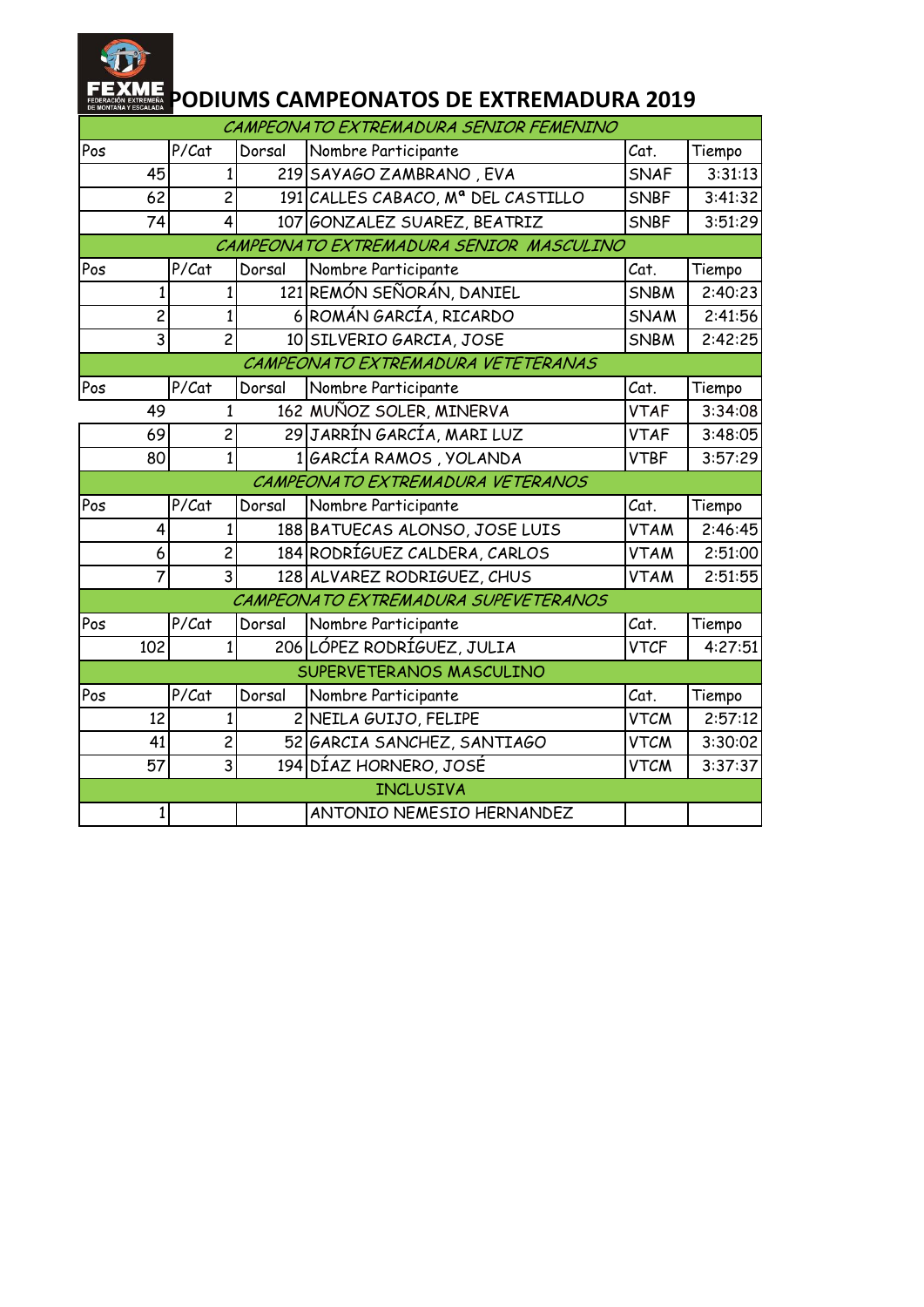## CAMPEONATO EXTREMADURA POR EQUIPOS CARRERAS POR MONTAÑA MASCULINO

|             |               |                         |                               | <b>RESULTADOS POR CLUB/EQUIPO (4 PRIMEROS)</b> |             |             |               |       |  |  |  |
|-------------|---------------|-------------------------|-------------------------------|------------------------------------------------|-------------|-------------|---------------|-------|--|--|--|
| Pos.        | <b>Puntos</b> |                         | <b>Club/Equipo</b>            | <b>SNAM</b>                                    |             |             |               |       |  |  |  |
| 1           | 34            |                         | <b>EXTREMADURA SPORT CLUB</b> |                                                |             |             |               |       |  |  |  |
|             |               | Gen.                    | Dorsal Atleta                 |                                                | Licencia    | Catg.       | Tiempo        | Media |  |  |  |
|             |               | $\overline{2}$          | 6                             | ROMÁN GARCÍA, RICARDO                          | <b>FEXT</b> | SNAM        | 02:41:56      |       |  |  |  |
|             |               | 3                       | 10                            | SILVERIO GARCIA, JOSE                          | <b>FEXT</b> | <b>SNBM</b> | 02:42:25      |       |  |  |  |
|             |               | 11                      | 62                            | <b>IGLESIAS MARTELL, CHIWY</b>                 | <b>FEXT</b> | <b>VTAM</b> | 02:56:50      |       |  |  |  |
|             |               | 18                      | 195                           | FERNÁNDEZ CANELO, MARCO ANTONIO                | <b>FEXT</b> | <b>VTAM</b> | 03:02:08      |       |  |  |  |
| $\mathbf 2$ | 58            |                         |                               | AGR. D. EL CASTELLAR                           |             |             |               |       |  |  |  |
|             |               | Gen.                    | Dorsal                        | Atleta                                         | Licencia    | Catg.       | Tiempo        | Media |  |  |  |
|             |               | $\overline{\mathbf{r}}$ | 128                           | ALVAREZ RODRIGUEZ, CHUS                        | FEXT        | <b>VTAM</b> | 02:51:55      |       |  |  |  |
|             |               | 9                       | 11                            | RODRÍGUEZ MONTAÑO, RAÚL                        | FEXT        | <b>VTAM</b> | 02:53:23      |       |  |  |  |
|             |               | 20                      | 95                            | CORTÉS GONZÁLEZ, SERGIO                        | <b>FEXT</b> | SNAM        | 03:04:31      |       |  |  |  |
|             |               | 22                      | 218                           | SANZ HERNÁNDEZ, JOSÉ MANUEL                    | FEXT        | SNAM        | 03:05:48      |       |  |  |  |
| 4           | 81            |                         |                               | <b>CLUB ATLETISMO LA SERENA</b>                |             |             |               |       |  |  |  |
|             |               | Gen.                    | Dorsal Atleta                 |                                                | Licencia    | Catg.       | Tiempo        | Media |  |  |  |
|             |               | 14                      | 33                            | AMAYA PARDO, ANTONIO                           | <b>FEXT</b> | <b>VTAM</b> | 03:00:06      |       |  |  |  |
|             |               | 16                      | 216                           | RODRÍGUEZ CASTELLANO, VÍCTOR MANUEL            | FEXT        | <b>VTBM</b> | 03:01:15      |       |  |  |  |
|             |               |                         |                               |                                                |             |             |               |       |  |  |  |
|             |               | 24                      | 15                            | CARO BARROSO, CARLOS                           | <b>FEXT</b> | <b>VTBM</b> | 03:08:19      |       |  |  |  |
|             |               | 27                      | 199                           | GARCÍA SAS, ÓSCAR                              | FEXT        | <b>VTAM</b> | 03:17:08      |       |  |  |  |
| 5           | 135           |                         |                               | <b>ESC. ATLETISMO PLASENCIA</b>                |             |             |               |       |  |  |  |
|             |               | Gen.                    | Dorsal Atleta                 |                                                | Licencia    | Catg.       | Tiempo        | Media |  |  |  |
|             |               | 1                       | 121                           | REMÓN SEÑORÁN, DANIEL                          | FEXT        | <b>SNBM</b> | 02:40:23      |       |  |  |  |
|             |               | 23                      | 213                           | REYES MONTERO, JUAN ANTONIO                    | <b>FEXT</b> | SNAM        | 03:06:45      |       |  |  |  |
|             |               | 25                      | 210                           | PEÑA FERNÁNDEZ, SANTIAGO                       | <b>FEXT</b> | SNBM        | 03:09:24      |       |  |  |  |
|             |               | 86                      | 192                           | CASTAÑO VILLARES, ANDRÉS                       | FEXT        | <b>VTBM</b> | 04:04:22      |       |  |  |  |
| 6           | 193           |                         |                               | <b>AD PUEBLA TRAIL</b>                         |             |             |               |       |  |  |  |
|             |               | Gen.                    | Dorsal Atleta                 |                                                | Licencia    | Catg.       | <b>Tiempo</b> | Media |  |  |  |
|             |               | 5                       | 13                            | GONZÁLEZ MENAYA, CARLOS                        | <b>FEXT</b> | <b>SNBM</b> | 02:49:01      |       |  |  |  |
|             |               | 30                      | 189                           | BECERRA REYES, IGNACIO                         | FEXT        | <b>SNBM</b> | 03:18:55      |       |  |  |  |

81 90 BECERRA REYES, JOSÉ ANTONIO FEXT VTBM 03:57:43 :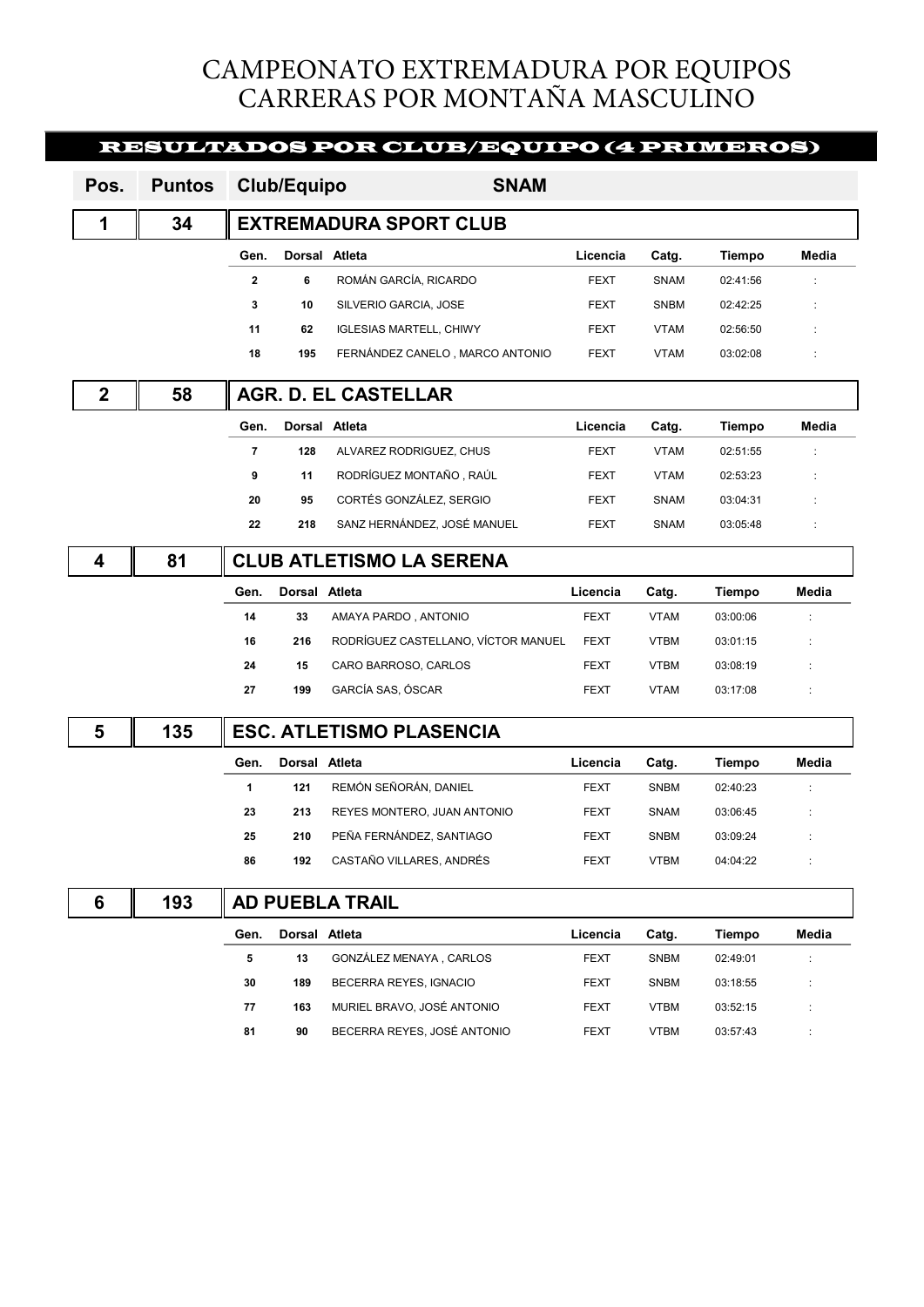# RESULTADOS POR CLUB/EQUIPO (4 PRIMEROS)

|   | 254 | <b>B-TRAIL CACERES</b> |               |                             |             |             |          |                         |  |  |
|---|-----|------------------------|---------------|-----------------------------|-------------|-------------|----------|-------------------------|--|--|
|   |     | Gen.                   | Dorsal Atleta |                             | Licencia    | Catg.       | Tiempo   | Media                   |  |  |
|   |     | 28                     | 144           | ROBLES, MARCO               | <b>FEXT</b> | <b>SNAM</b> | 03:17:25 | $\cdot$<br>$\mathbf{r}$ |  |  |
|   |     | 56                     | 38            | CILLÁN MUÑOZ, DAVID         | <b>FEXT</b> | <b>VTAM</b> | 03:37:14 | $\mathbf{r}$            |  |  |
|   |     | 83                     | 220           | TIMON MENDEZ, RAMON ANTONIO | <b>FEXT</b> | <b>VTBM</b> | 04:00:37 | ÷                       |  |  |
|   |     | 87                     | 221           | <b>VIVO MENA, BEATRIZ</b>   | <b>FEXT</b> | <b>SNAF</b> | 04:05:10 | $\mathbf{r}$            |  |  |
| 8 | 269 |                        |               | <b>CD U LAGARTU RUNNING</b> |             |             |          |                         |  |  |

| Gen. | Dorsal Atleta |                                    | Licencia    | Catg.       | Tiempo   | Media     |
|------|---------------|------------------------------------|-------------|-------------|----------|-----------|
| 29   | 74            | PÉREZ CANDELARIO, JOSÉ MARÍA       | <b>FEXT</b> | <b>VTAM</b> | 03:18:42 | ٠         |
|      |               |                                    |             |             |          |           |
| 54   | 159           | GONZÁLEZ NIETO, FRANCISCO JOSÉ     | <b>FEXT</b> | SNAM        | 03:36:07 |           |
| 82   | 49            | GALLARDO GONZÁLEZ, ELENA           | <b>FEXT</b> | SNBF        | 03:58:37 |           |
| 104  |               | HERNÁNDEZ SÁNCHEZ, ANTONIO NEMESIO | <b>FEXT</b> | <b>VTCM</b> | 04:28:33 | $\bullet$ |